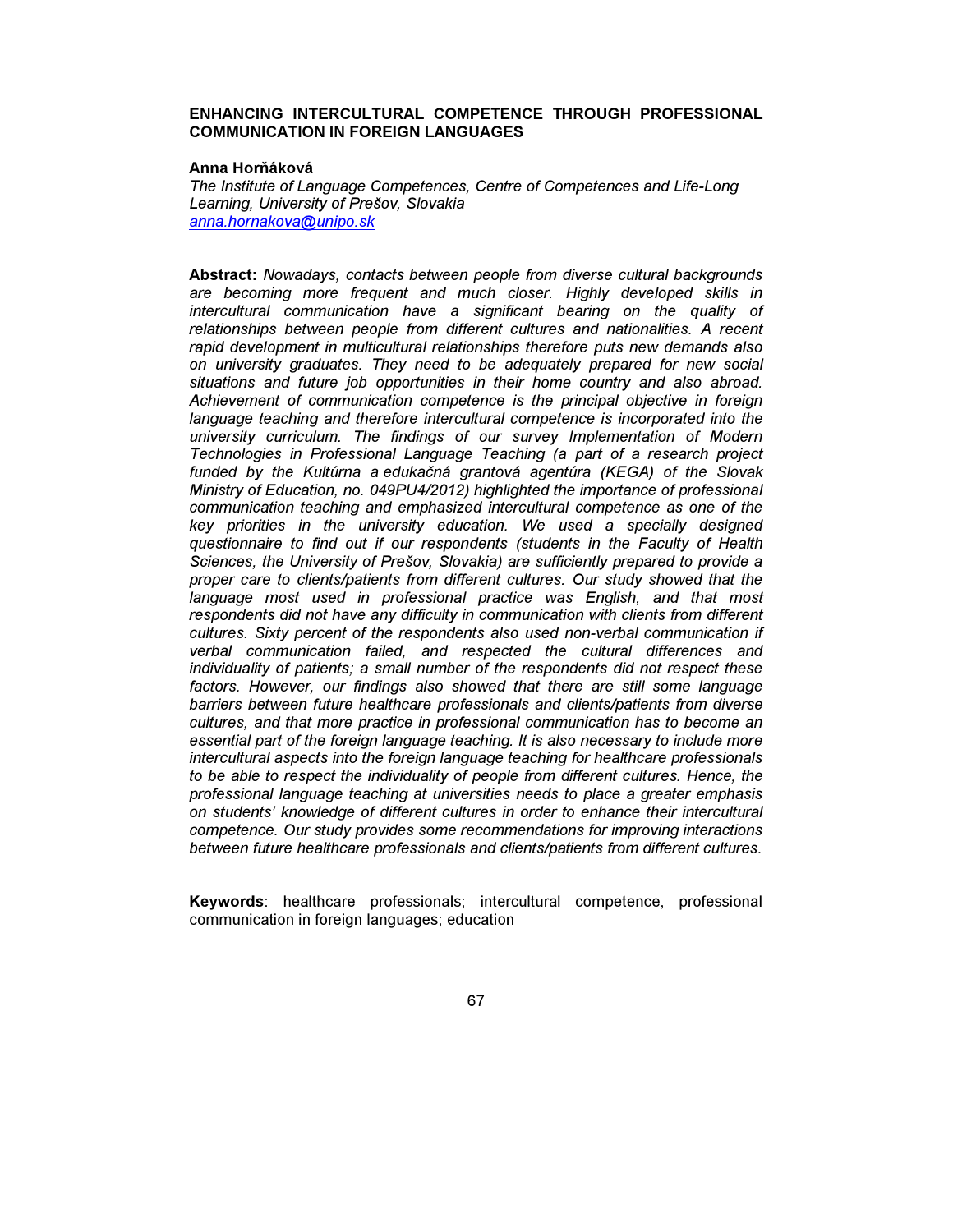## 1. Introduction

A global movement of people leads to the creation of multicultural communities. The political and economic efficiency of the globalization process depends on individual and collective skills of each member of a particular nation. We need to adapt to and respect the cultural differences, and know that the culture of each nation is unique and should be preserved. A recent rapid development in multicultural relationships puts new demands also on university graduates; the demands also include intercultural competence. Nowadays, there is a growing need to train professionals and use intercultural communication in all spheres of life. Contacts between people from diverse cultural backgrounds are becoming more frequent and much closer; therefore highly developed skills in intercultural communication can greatly improve the quality of relationships between people from different cultures and nationalities. In our education, we should address these issues at all levels, particularly in education of future healthcare professionals who, during their university studies, come to contact with patients from diverse cultures and have the opportunity to participate in mobility projects in foreign countries. These are only some of the reasons why there is a need to give attention to teaching intercultural communication. University graduates need to be adequately prepared for new social situations and future job opportunities in their home country and also abroad. Students need to achieve so-called "intercultural competence" (also called "cross-cultural competence"), which should include motivation and interest in intercultural contact with members of different cultures, respecting the habits and customs of people from different cultures, courtesy, friendliness, patience, empathy, tolerance, general knowledge of cultural differences and language skills as well.

The current processes in foreign language education differ from the traditional forms and methods of education. Achieving communicative competence in a foreign language is the principal goal in teaching communication skills, which also comprises knowledge of different cultures. "Cultural competence includes also intercultural communication, which is based on tolerance, understanding, recognition and a search for an objective assessment of a particular socio-cultural phenomenon, represented by verbally or nonverbally" (Stern, 2003). "In language teaching and learning cultural awareness has taken an important place. It has been widely recognized that culture and the language are interrelated, and that the language is used as the main medium through which culture is expressed." (Kominarecová, 2012).

Intercultural competence is an ability to successfully communicate with people from other cultures, to understand the culture-specific concepts of perception, thinking, feeling and acting. As the world is becoming more culturally diverse, intercultural competence plays an important role in providing a high-quality care to patients from diverse cultural backgrounds. Each person should improve his/her intercultural communication skills and professionalism through a dynamic dialogue; professionalism helps to overcome language barriers and to strengthen the relationship between a native person and a foreigner. "This even applies to the basic communication level which includes understanding and using appropriate greetings and physical contact, which can be an inter-culturally tricky area." (Lojová, Vlčková, 2011). "Mastering intercultural competence allows an easier social interaction and mutual understanding between people from different cultures." (Horňáková, 2011). Depending on the type of interaction, basic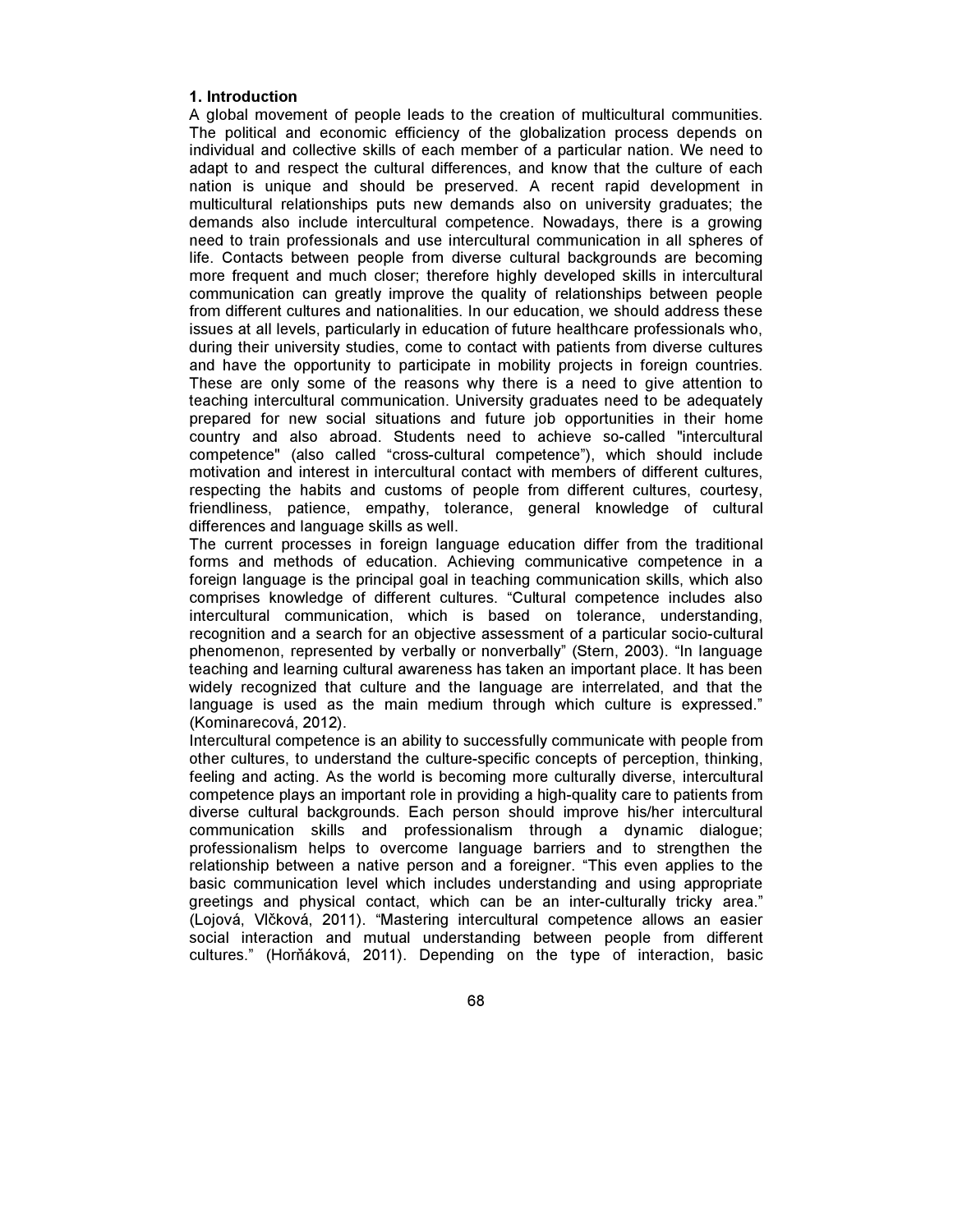requirements for intercultural competence should include *tolerance of ambiquity*; behavioural flexibility; communicative awareness; knowledge about other cultures; respect for otherness; empathy (understanding the feelings and needs of other people). Healthcare professionals should be able to communicate smoothly and professionally with foreigners.

A growing process of internationalization and multiculturalism creates everincreasing demands not only on professional, social, and intercultural competence, but also on university studies. In the context of globalization tendencies, it is very important to focus on the education of undergraduates - in our case the students in medical faculties - on intercultural relations and multiculturalism. Developing intercultural competence should be the principal goal of each university educational process, in which the foreign language teaching has a specific mission. Elzer and Sciborski (2007, p. 236) indicate that "our approach and attitude to migrants depends on their degree of assimilation, integration and interaction." Migrants often complain of language barriers and an inadequate health care treatment. Crosscultural communication involves a skill component that can be best learned and mastered through a combination of theoretical knowledge and practice.

# 2. Objectives

The aim of our study was to determine whether future healthcare professionals have sufficient foreign language skills to provide an adequate treatment and appropriate care to patients from different cultures. We hypothesized that there still exist some language barriers in communication with patients/clients from different cultures, that healthcare workers do not have enough knowledge and, in some situations, still rely on non-verbal communication.

## 3. Methods

Our research was a part of the KEGA project (049PU4/2012) Implementation of modern technologies in professional language teaching, and used the questionnaire "Professional language as a part of professional practise" including 10 questions. The response rate was 100%. The researched group consisted of 80 respondents (56 females and 24 males) randomly selected, full-time and part-time students, aged between 20 and 60 years, in the fields of emergency health care, nursing and midwifery in the Faculty of Health Sciences, University of Prešov, Slovakia. As part of their studies, the respondents were also working in the paediatric, surgical, intensive cardiac unit, infectious, lung and gynaecological departments in the Faculty Hospital of J. A. Reiman in Prešov, Slovakia. The survey was conducted from January to February 2013. The results are summarized and showed in the graphs below. We present only the most important results of our survey (not all graphs).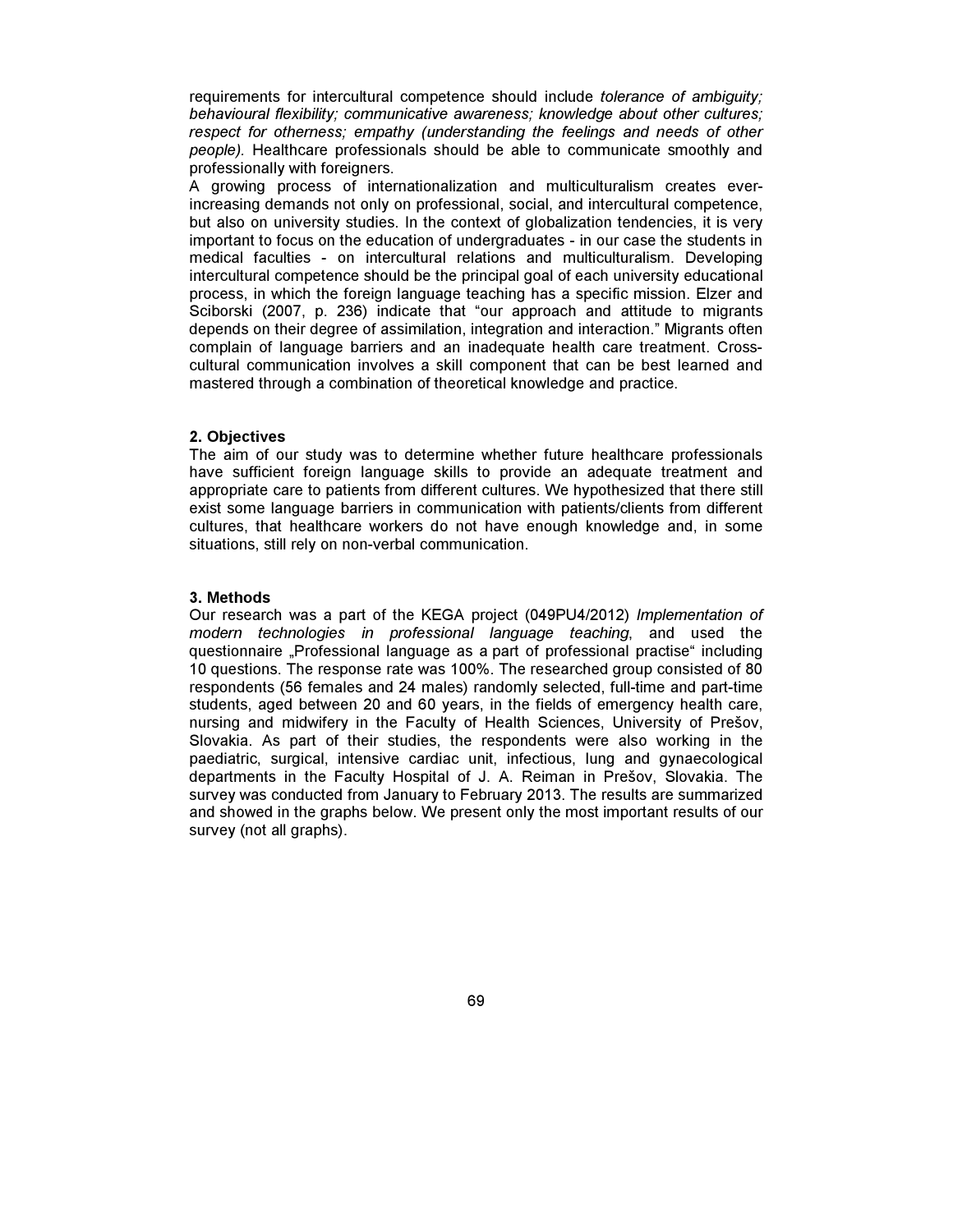## 4. Results

Note: The graphs in this study have been drawn by the author using the results of the survey.



Graph 1 illustrates that 78.75% of respondents considered speaking a foreign language helpful and motivational in their studies. A bit over 21 % were unsure. Our results also point out the usefulness to practise speaking in a foreign language in the classroom in order to successfully use it in the professional life. Our findings support Ager (2012) who said that "the more languages you know, the more you understand our species, and that is beneficial no matter what the situation is".





Graph 2 presents that 35% of respondents had great difficulty in communication with foreigners, 17.5% had a few problems only sometimes, 35% answered that they hardly had any problems, and 12.5 % did not have difficulty at all. According to Fernandez (2011) "the main source of problems in caring for patients from diverse cultural backgrounds is the lack of understanding and tolerance. Our results agreed that the same word does not necessarily mean the same thing to people from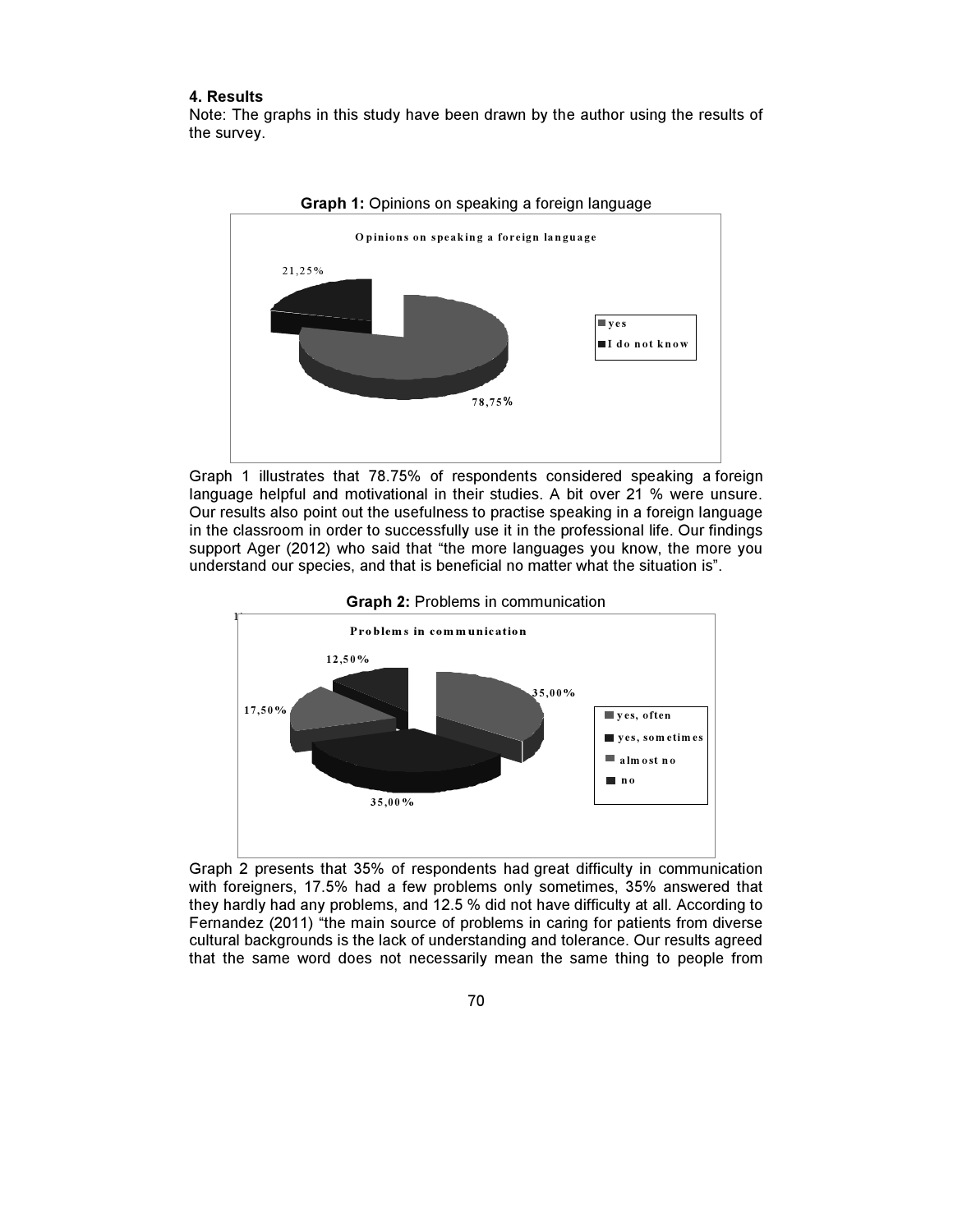various cultures, even when they talk "the same" language. That is why it is necessary to have some knowledge of the history, customs, and cultural specifics of diverse ethnic groups. Based upon the presented problems in foreign language communication we have concluded that this issue requires a deeper analysis.



How the respondents respected the cultural differences and individuality of patients from different culture is presented in Graph 3. More than a half (58.75%) respected individuality of different culture patients, cultural habits, religion and their differences, 28.75% respected, but not always, 6.25% were undecided, 3.75% did not respect, but they will try in future and 2.5% did not respect them at all. Respecting the culture style differences is one of the biggest challenges of crossculture communication, but still there is small number of people who do not respect cultural differences. Relationships between healthcare professionals and patients from different cultures should be based on trust and respect. It should be kept in mind that a mistake in medical profession may not be the mistake of carelessness, misunderstanding and confusion. It should endanger patient's health and life. Our study confirmed Fernandeze's findings (2011) that "cultural competence usually means listening to the patient, finding out and learning about his/her believes of health and illness".

71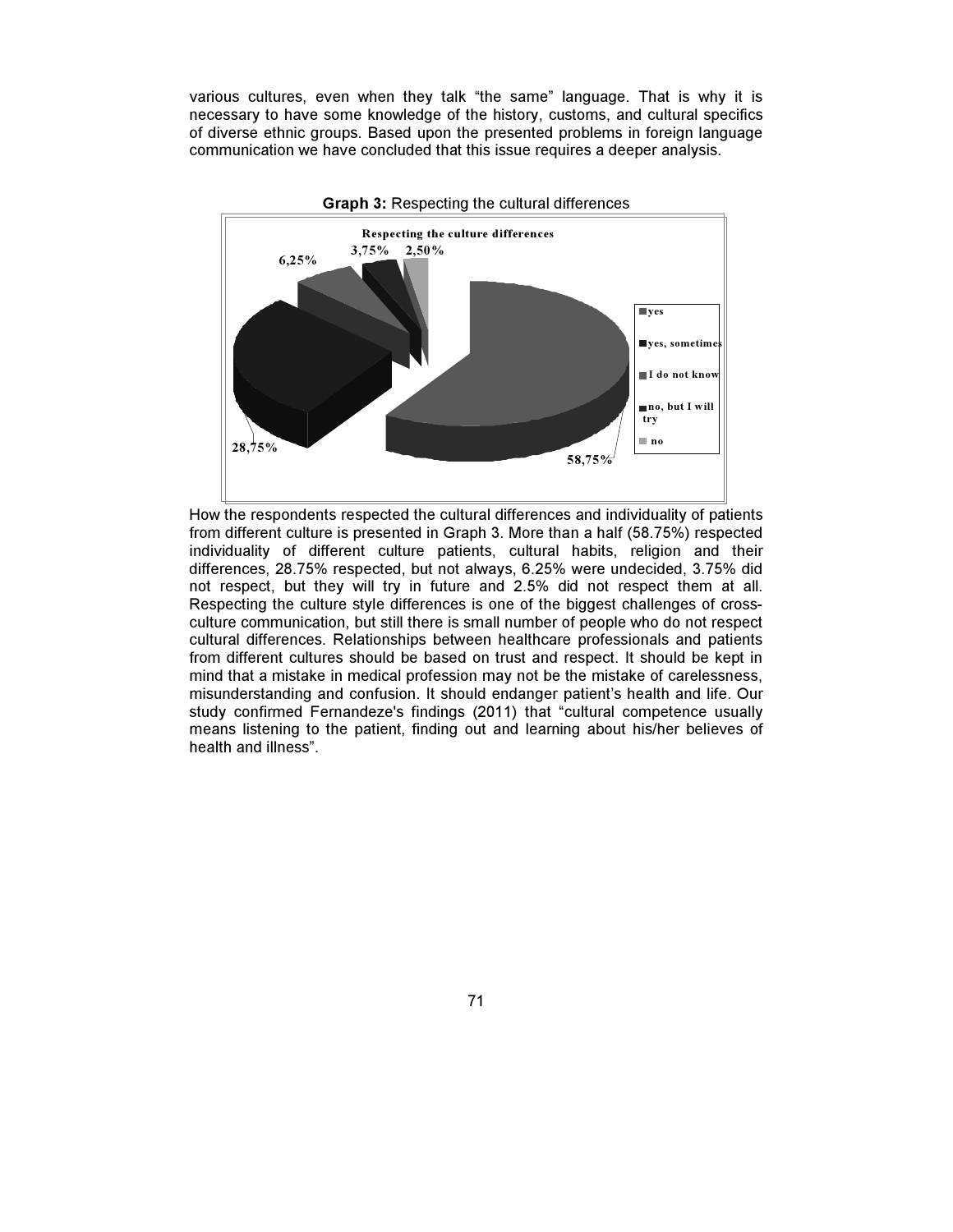

Graph 4 illustrates that 60% of respondents used non-verbal communication with a client from a different culture, 32.5% of respondents used it sometimes, and1.25% were undecided. 6.25% of respondents did not use non-verbal communication at all. Our results supported Edmonds's' findings (2012) that "our body always says something, even when we do not speak".



Graph 5: Using foreign languages in practice

Graph 5 shows that the languages most used in practise were English (32.5%), followed by Russian (26.25%), German (22.5%), Hungarian (1.25%) and others (17.5%). Our younger respondents speak English and German languages which are compulsory components in our curriculum for students to select their preferred language; the older age respondents only use Russian language which they learnt at primary or secondary school. Romani language was most frequently used of other languages. The Romani ethnic group is relatively dominant, but has a considerable difficulty to adapt in our country. Other languages also included the languages of immigrants and refugees, such as Chinese, Vietnamese, Hebraic, Turkish, etc.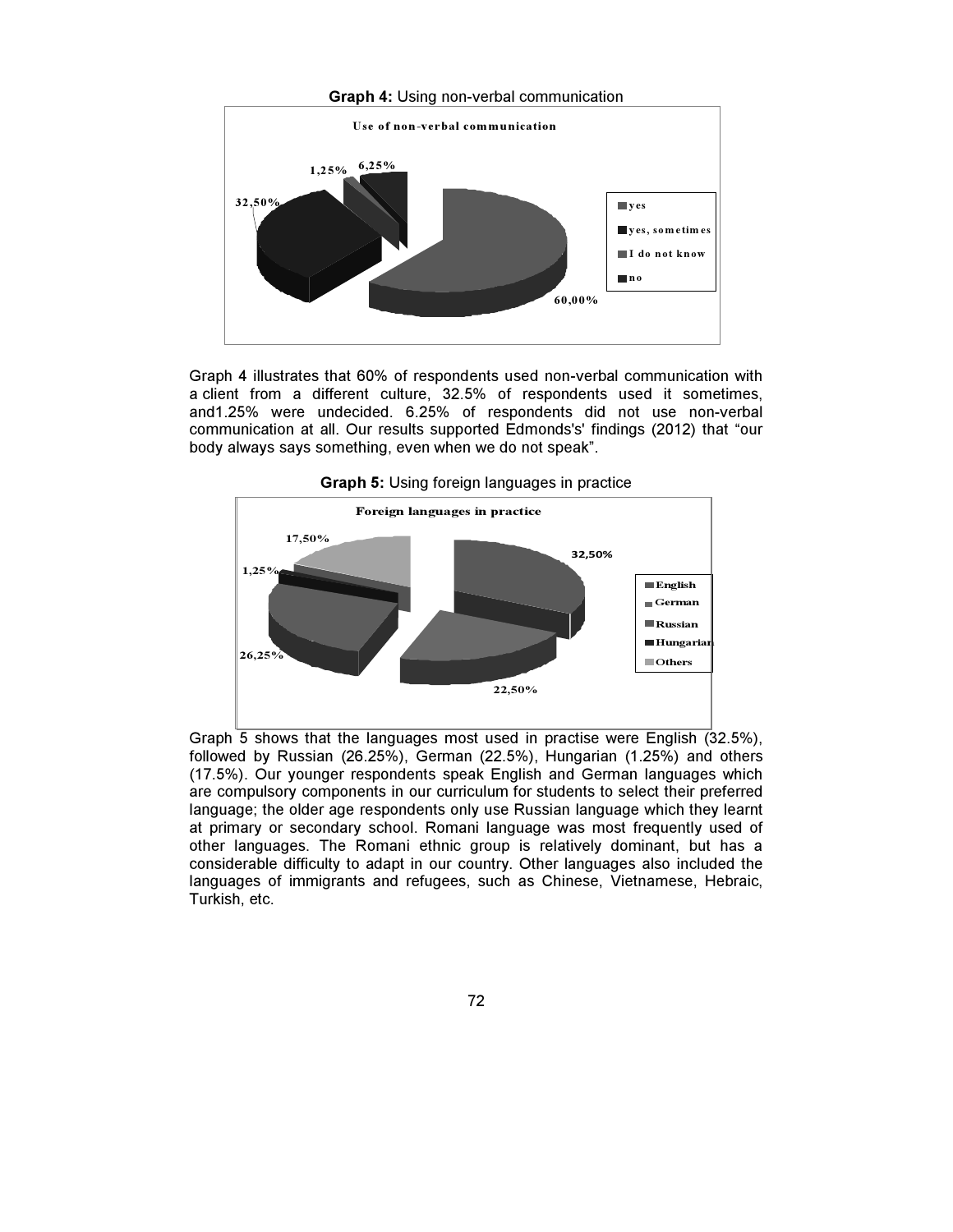### Graph 6: Opinions on intercultural communication teaching



The opinions on intercultural communication are presented in Graph 6. Almost a half of respondents (46.25%) proposed to include intercultural communication in the university curriculum, 38.75% were undecided and 15.00% think that it is not necessary.

## 4.1. Results Evaluation

The results of the survey show that intercultural competence is becoming an integral part of a full acquisition of teaching communication skills and has a primary role in university education. It is necessary to apply more speaking, listening, questioning, learning professional vocabulary into foreign language teaching. We totally agree with Fobelová (2006) who says that "if we want to be accepted in a foreign country, it is not enough to speak the language, it is also necessary to have some knowledge and will-power to "listen to" its culture and respect the differences". While treating a client from different culture we should always have in mind that we can use social communication in real life terms, while the medical professional life requires professional communication including intercultural communication, which reflects professional behaviour and contains therapeutic elements.

## 4.2. Recommendations for Successful Intercultural Communication with Patients from diverse cultural backgrounds (Horňáková, 2011, p. 133).

## It is necessary to:

- perceive a patient as a unique individuality
- find an efficient way of communication, which also includes a simple language, such as using simple words and expressions which the patient will understand and can use, too
- speak slowly and clearly, repeat words several times and require the same from the patient
- learn words for basic communication in the patient's language and use them adequately
- check the patient's understanding
- use smiles, gestures, pictures for better understanding
- pay attention to the non-verbal communication expressions of the patient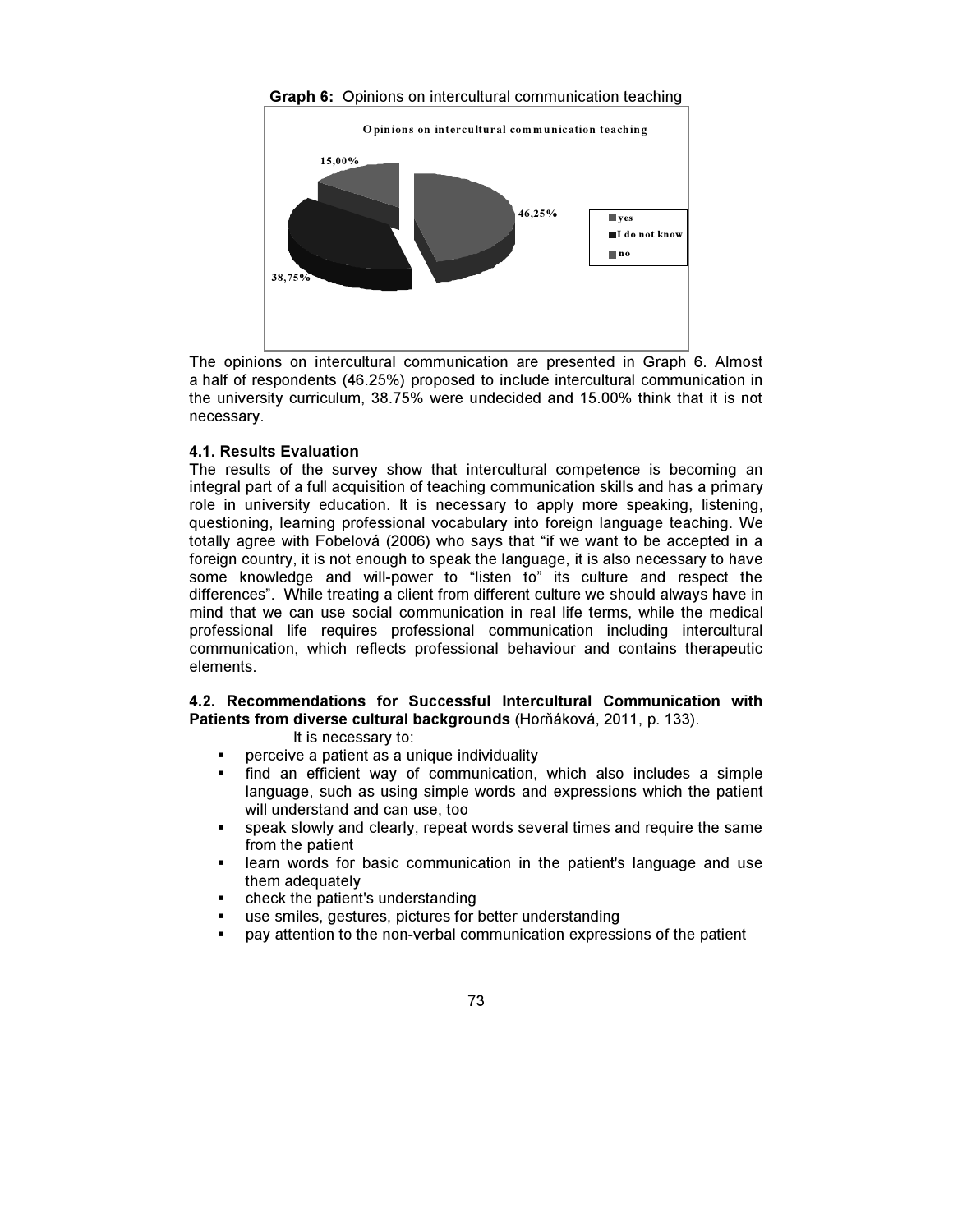- compromise, find solutions to the problems, accept and respect cultural varieties and ethical principles
- encourage and help the patient to express his/her feelings, ideas, opinions and needs
- **EXECUTE:** include schemes, drawings, boards and other aids
- be patient and tolerant to all non-verbal expressions of the patient
- make sure that the patient understands the information given to him/her
- **-** listen patiently
- use dictionaries and/or an interpreter if it is necessary

## 5. Conclusion

The survey results demonstrate that our respondents are prepared quite sufficiently to provide an adequate care to the patients from different cultures. We found out that intercultural communication includes not only verbal, but also nonverbal communication, respect for patients' customs, religions, specific needs and values. Our results confirmed that certain problems in communication still exist and can create misunderstanding. In the future, these issues will need to be more thoroughly studied.

It is expected that foreign languages will be increasingly used in communication with patients across different cultures. Therefore, future healthcare professionals should learn more about how to respect communication etiquette of people from diverse backgrounds, and the foreign language education at universities needs to reflect this growing phenomenon.

## References

Ager, S. (2012) "Why should I learn a language?" [Online], Available: http://www.omniglot.com/language/why.htm

Edmonds, M. (2012) "How do culturally different people interpret nonverbal communication?", [Online], Available: http://people.howstuffworks.com/nonverbalcommunication.htm

Elzer, M.and Sciborski, C. (2007) Kommunikative Kompetenzen in der Pflege. Theorie und Praxis der verbalen und nonverbalen Interaktion. Bern, Göttingen, Toronto, Seattle: Verlag Hans Huber.

Fernandez, V. (2011) "Cultural Competence". Transcultural nursing. Basic Concepts & Care Studies. [Online], Available:

http://www.culturediversity.org/cultcomp.htm

Fobelová, D. (2006) Tri rozmery kultúry. 1<sup>st</sup> edition. Bratislava: Iris.

Horňáková, A. (2008) "Multikultúrna komunikácia pri ošetrovaní klienta inej kultúry", Sestra, Vol. 18, No. 9, September, pp. 23-24.

Horňáková, A. (2011) Ako komunikovať v cudzích jazykoch úspešne a efektívne. 1<sup>st</sup> edition, Prešov: University of Prešov.

Kominarecová, E. (2012) "The challenges of cultural diversity and awareness in language learning and teaching", in Kĺúčové kompetencie pre celoživotné

vzdelávanie III. Yearbook of Centre of Competences and Life-Long Learning, CCKV), Prešov: University of Prešov, pp.163-170.

Lojová, G.and Vlčková, K. (2011) Styly a strategie učení ve výuce cizích jazyků, Praha: Portál, s.r.o.